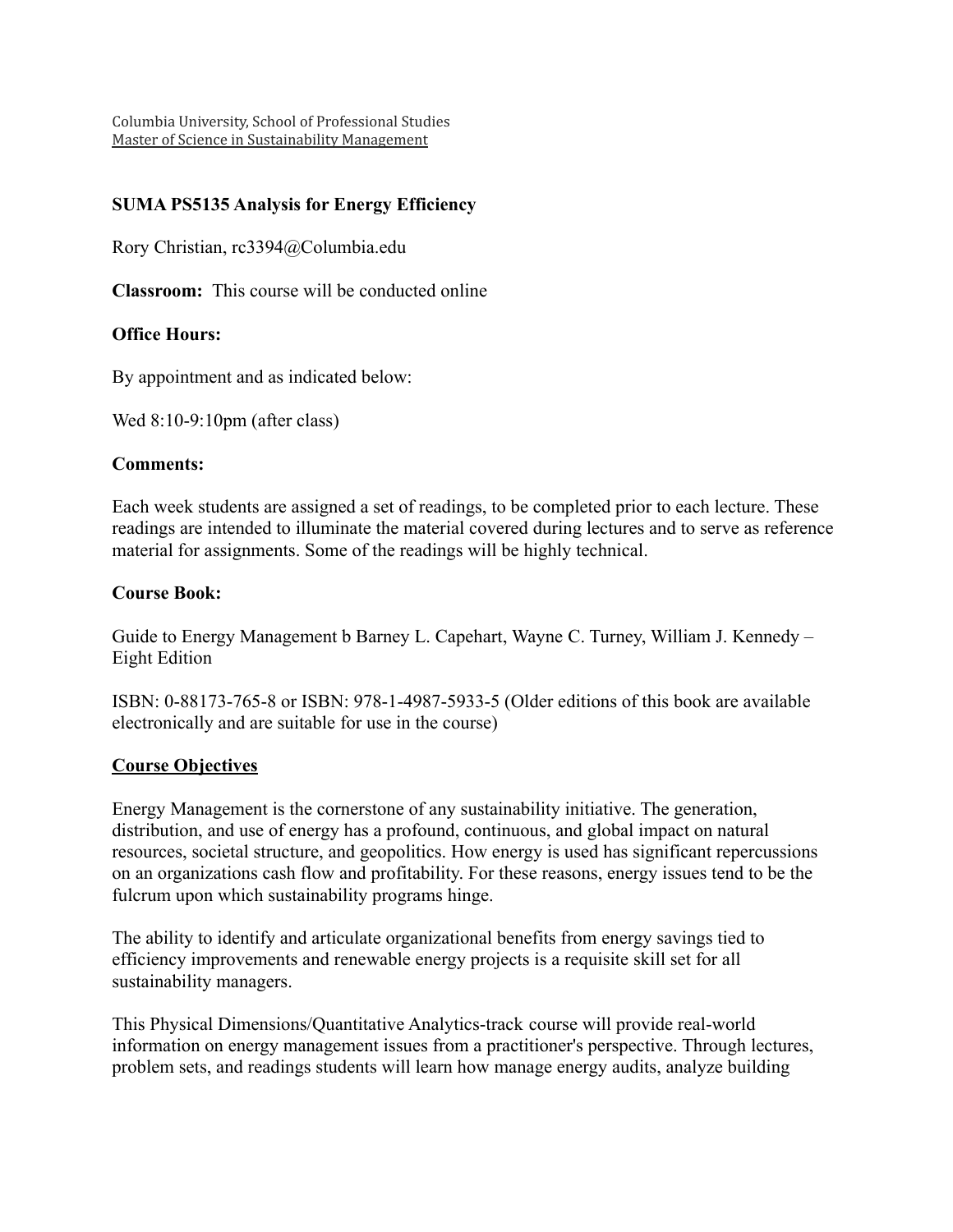energy performance, and evaluate the energy use and financial impacts of potential capital and operations improvements to building systems.

The class will focus on understanding energy issues from a building owner's perspective, with discussions also examining energy issues from the perspective of utility companies, energy generators, and policy makers.

Best practice in energy management will always involve some level of complex engineering to survey existing conditions and predict energy savings from various improvement options. Sustainability managers need to understand how to manage and quality control these analyses and to translate to decision makers the opportunity they reveal. This course seeks to empower students to do that by providing an understanding of building systems and methods for quantitatively analyzing the potential benefit of various energy improvements.

This class requires an understanding of Microsoft Excel and an enthusiasm for quantitative analysis. Although there are no prerequisites for the class, an ability to do some math is required. **If you are not interested in dealing with technical information, this class is not for you.**

#### **Class content**

- Week 01 01/13: The Argument for Efficiency
- Week 02 01/20: Intro to Energy Audits and Thermodynamic Modeling
- Week 03 01/27: Utility Rates, Procurement, and Billing
- Week 04 02/03: Metrics and Benchmarking
- Week 05 02/10: Lighting
- Week 06 02/17: Commercial Air Conditioning
- Week 07 02/24: Ventilation
- Week 08 03/03: **NO CLASS SPRING BREAK**
- Week 09 03/10: Heating
- Week 10 03/17: Building Envelope and Thermal Performance
- Week 11 03/24: DHW and Cogeneration
- Week 12 03/31: Economic Analysis
- Week 13 04/07: Passive House (Guest Speaker)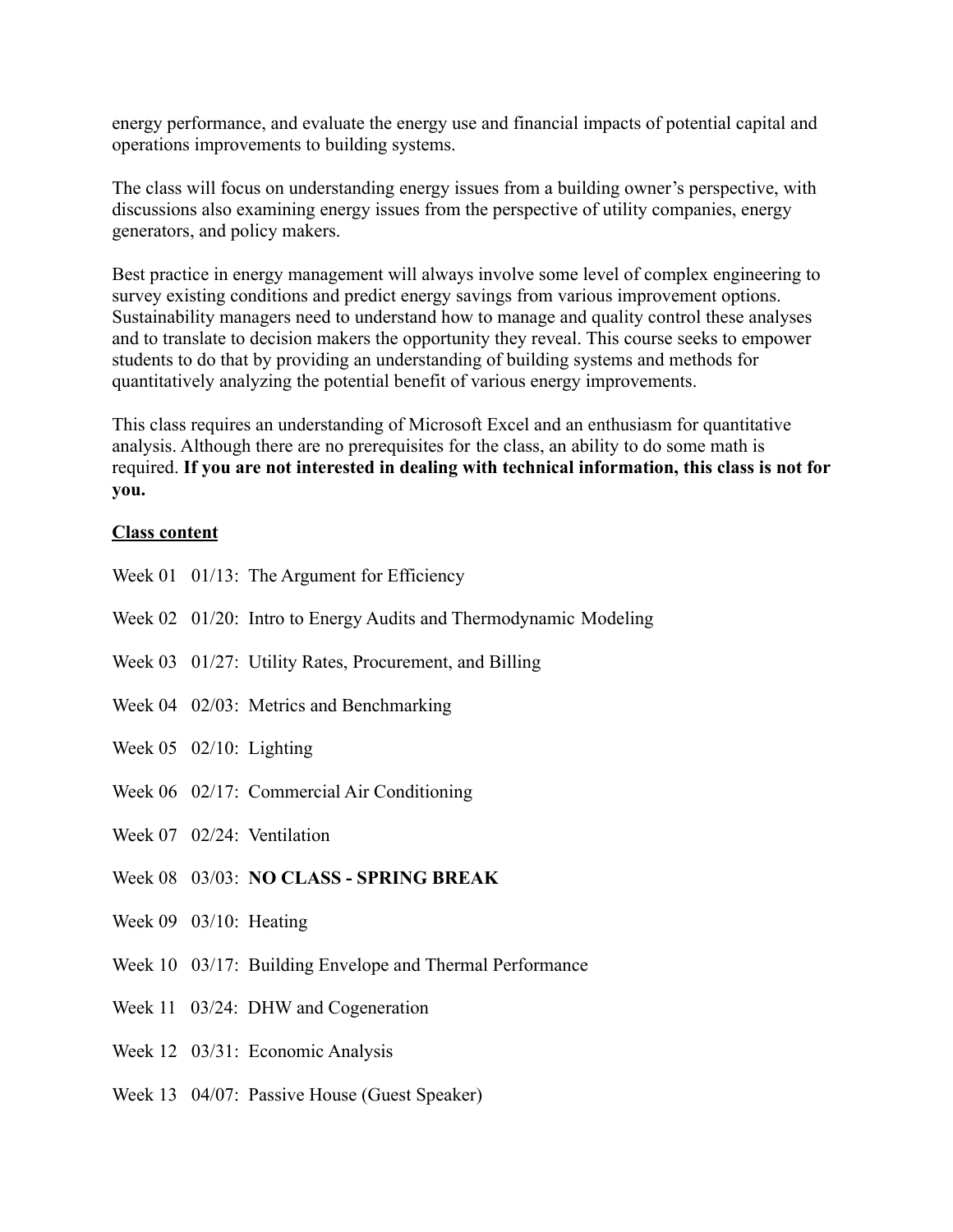Week 14 04/14: Energy Policy Levers

## **Assignments**

### **Problem Sets**

| 1. Dimensional Analysis  | posted $01/20$ , | due 01/27   |
|--------------------------|------------------|-------------|
| 2. Utility Rate Analysis | posted 01/27,    | due 02/10   |
| 3. Benchmarking Review   | posted 02/03,    | due 02/17   |
| 4. Lighting Retrofit     | posted $02/10$ , | due $02/17$ |
| 5. HVAC Measures         | posted 03/10,    | due 03/24   |
| 6. Heating Systems       | posted $03/17$ , | due 03/24   |
| 7. Hot Water             | posted $03/24$ , | due 03/31   |
| 8. Financial Impacts     | posted 03/31,    | due 04/07   |
| 9. Extra Credit          | posted $04/14$ , | due 04/21   |

All Problems sets will be assessed both on:

- 1. The ability of each student to follow the analysis method at issue as presented in the lectures (partial credit will be assessed for partial success) and;
- 2. The ability of each student to derive the answer to the problem based on the information provided.

Credit for Methodology: 25%, Credit for Answer: 75%

**Please post all questions on Problem Sets to the Courseworks Discussion Board under the appropriate topic area. Please do the assignments in Excel, as if you make errors we can see your work and give you partial credit wherever possible.**

**Midterm** Format TBD.

## **Final Exam**

The final exam will be a take home project. It will entail an analysis of a set of energy audits from both and energy and financial perspective. Students will be asked to evaluate the finding of surveys for a set of buildings from the perspective of the sustainability manager employed by the privately-held company that owns or manages the assets in question. Students will be required to derive energy savings the result from the implementation of various efficiency improvements using information conveyed in the readings and lectures throughout the semester. Next students will be asked to perform financial analysis on the energy savings they previously determined. Analysis methodology and results will be articulated in excel spreadsheets and in memo form.

**This is not a group assignment. Students who collaborate on this exam will be given a zero.**